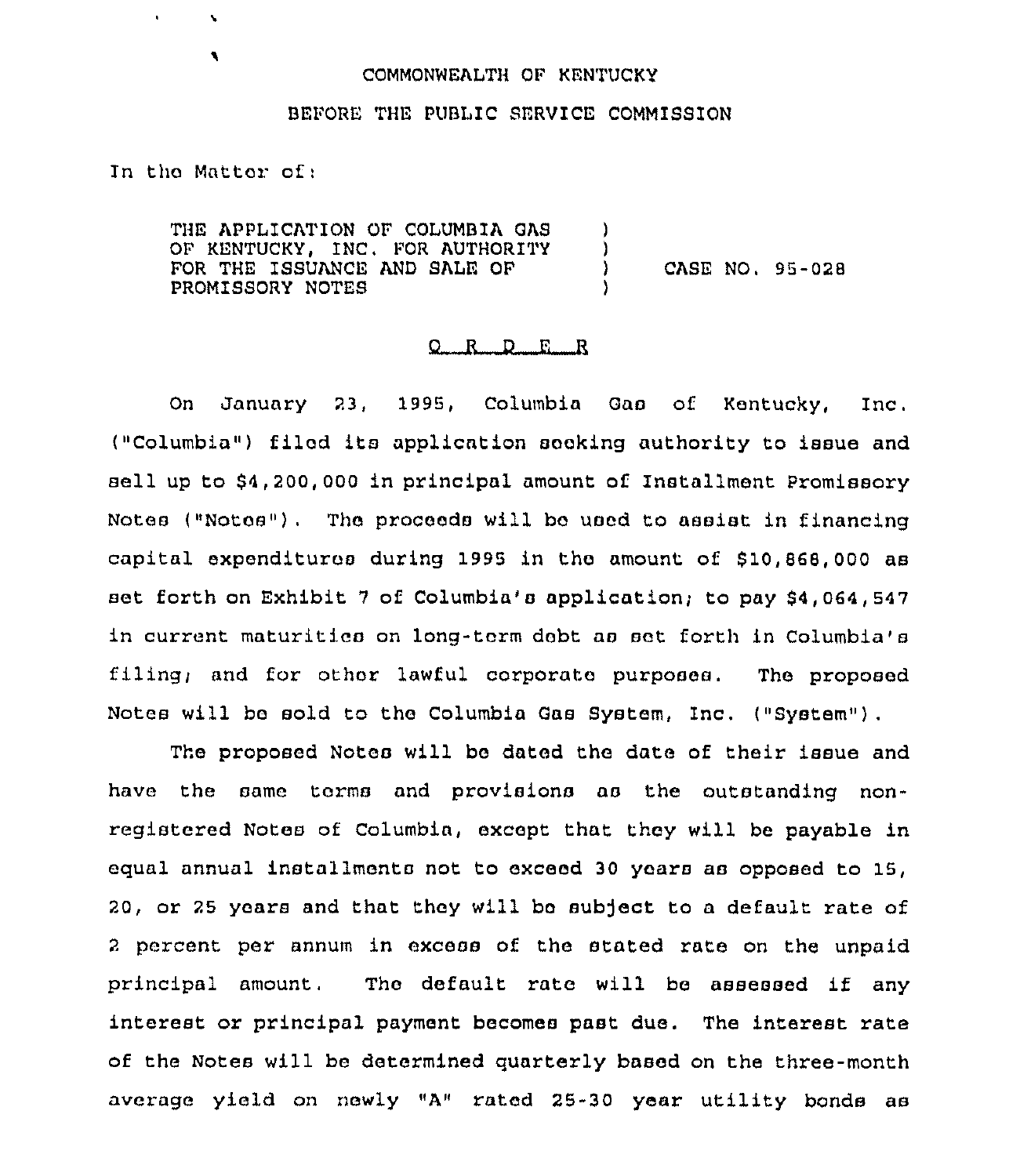published in Salomon Brothers' weekly Bond Market Roundup, rounded to the nearest 1/8 percent per annum,

The default rate and the interest rate provisions differ from Columbia's typical financing proposals, However, the Commission recognizes the financial condition of Columbia's parent, System, and the impact this has on efforts to raise capital.

The Commission, having considored tho ovidonco of record and being otherwise sufficiontly advised, finds that tho proposed issuance and sale by Columbia of up to S4,200, 000 in principal amount of Notes are for lawful objects within its corporate purposes, are necessary and appropriate for and consistont with the proper performance of its service to the public, will not impair ite ability to perform that sorvico, are reasonably necessary and appropriate for such purposes, and should, thorefora, bo approved.

IT IS THEREFORE ORDERED that;

 $\mathbf{v}$  .

1. Columbia be and it hereby is authorized to issue and sell up to \$4,200,000 of Notes,

2. Columbia shall, within 30 days after the issuance of the securities referred to herein, file with the Commission a statement setting forth the date or dates of issuance of the securities authorized herein, the price paid, the interest rate, the terms, and all fees and expenses involved in the issuance and distribution and the use of the proceeds.

Columbia shall agree only to such terms and prices that  $3.$ are consistent with said parameters as set out in its application.

 $-2-$